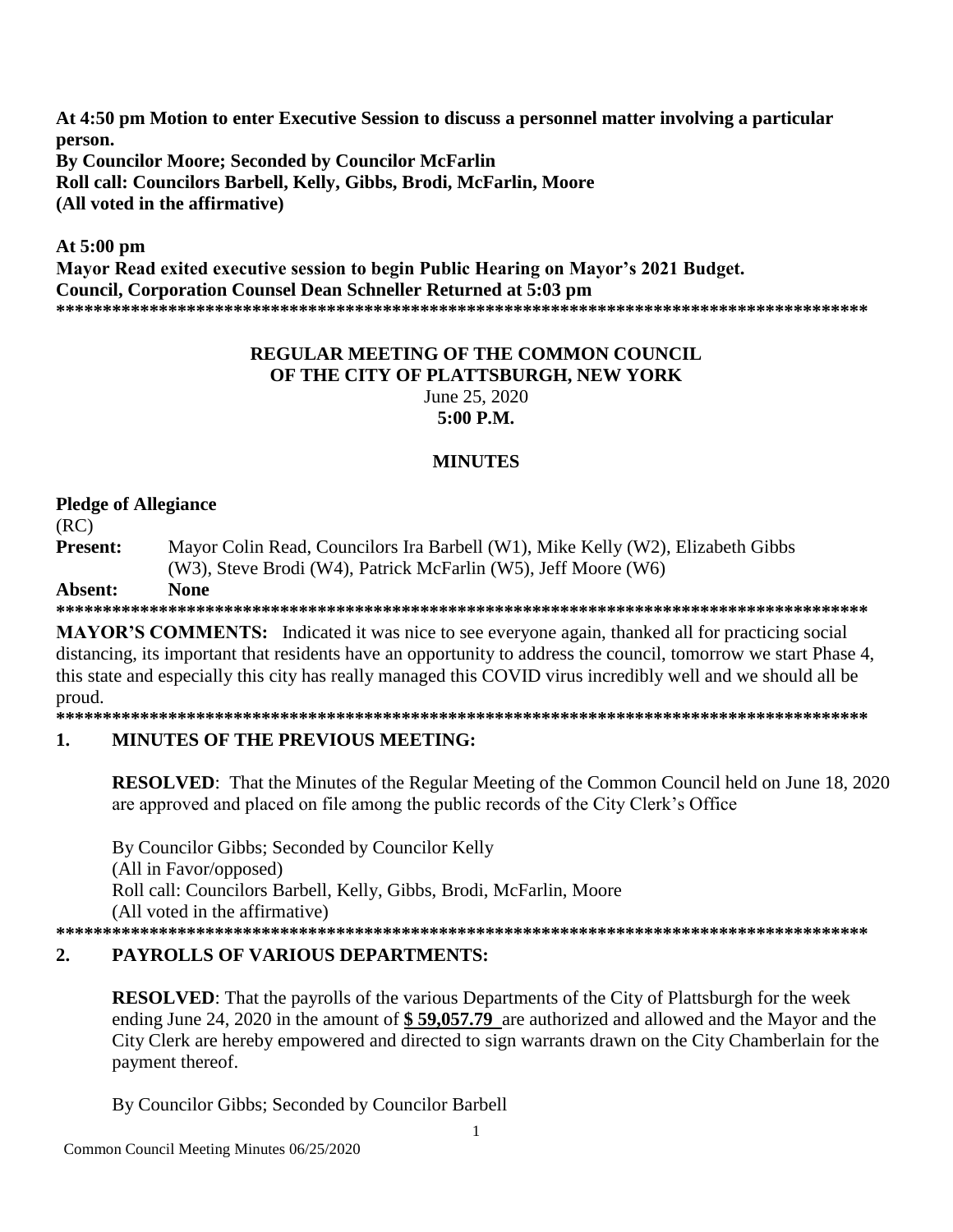(All in Favor/opposed) Roll call: Councilors Barbell, Kelly, Gibbs, Brodi, McFarlin, Moore (All voted in the affirmative) **\*\*\*\*\*\*\*\*\*\*\*\*\*\*\*\*\*\*\*\*\*\*\*\*\*\*\*\*\*\*\*\*\*\*\*\*\*\*\*\*\*\*\*\*\*\*\*\*\*\*\*\*\*\*\*\*\*\*\*\*\*\*\*\*\*\*\*\*\*\*\*\*\*\*\*\*\*\*\*\*\*\*\*\*\*\*\***

# **3. REPORTS OF CITY OFFICES & COMMITTEE REPORTS:**

- Report of Fire and Ambulance Responses for June 16 22, 2020
- Minutes from the Finance & Budget Committee meeting held on June 18, 2020
- Reports from the Police Department dated June 23, 2020

## **COUNCILOR/DEPARTMENT CHAIR COMMITTEE REPORTS:**

**Governance, Strategy, and City Operations**- Chair Councilor Barbell will be scheduling some meetings on budget. Hopefully, more information to present at committee meeting next week.

**City Infrastructure** – Chair Councilor Moore indicated nothing new to report asked Public Works Superintendent Mike Brodi if he had a chance to meet with downtown restaurants. **Public Works Superintendent Mike Brodi** stated he had, extended barrier in to bike lanes to give more room and they were satisfied. He doesn't feel closing streets is a good idea.

**Finance and Budget –** Chair Councilor Kelly indicated nothing to report.

**Public Safety** – Chair Councilor Gibbs met tonight indicated nothing new to report.

**Plattsburgh Public Library** – Chair Councilor McFarlin indicated nothing to report.

**MLD -** MLD Board President Councilor McFarlin indicated nothing to report.

**RESOLVED**: That the reports as listed are hereby ordered received and any written reports are placed on file among the public records of the City Clerk's Office.

By Councilor Gibbs; Seconded by Councilor Barbell (All in Favor/opposed) Roll call: Councilors Barbell, Kelly, Gibbs, Brodi, McFarlin, Moore (All voted in the affirmative) **\*\*\*\*\*\*\*\*\*\*\*\*\*\*\*\*\*\*\*\*\*\*\*\*\*\*\*\*\*\*\*\*\*\*\*\*\*\*\*\*\*\*\*\*\*\*\*\*\*\*\*\*\*\*\*\*\*\*\*\*\*\*\*\*\*\*\*\*\*\*\*\*\*\*\*\*\*\*\*\*\*\*\*\*\*\*\***

## **4. CORRESPONDENCE OR RECOMMENDATIONS FROM BOARDS: None**

**\*\*\*\*\*\*\*\*\*\*\*\*\*\*\*\*\*\*\*\*\*\*\*\*\*\*\*\*\*\*\*\*\*\*\*\*\*\*\*\*\*\*\*\*\*\*\*\*\*\*\*\*\*\*\*\*\*\*\*\*\*\*\*\*\*\*\*\*\*\*\*\*\*\*\*\*\*\*\*\*\*\*\*\*\*\*\***

## **5. AUDIT OF CLAIMS:**

**RESOLVED**: That the bills Audited by the Common Council for the week ending June 26, 2020 in the amount of **\$ 2,161,955.89** are authorized and allowed and the Mayor and City Clerk are hereby authorized and directed to sign warrants drawn on the City Chamberlain for the payment thereof.

By Councilor Kelly; Seconded by Councilor Barbell (All in Favor/opposed)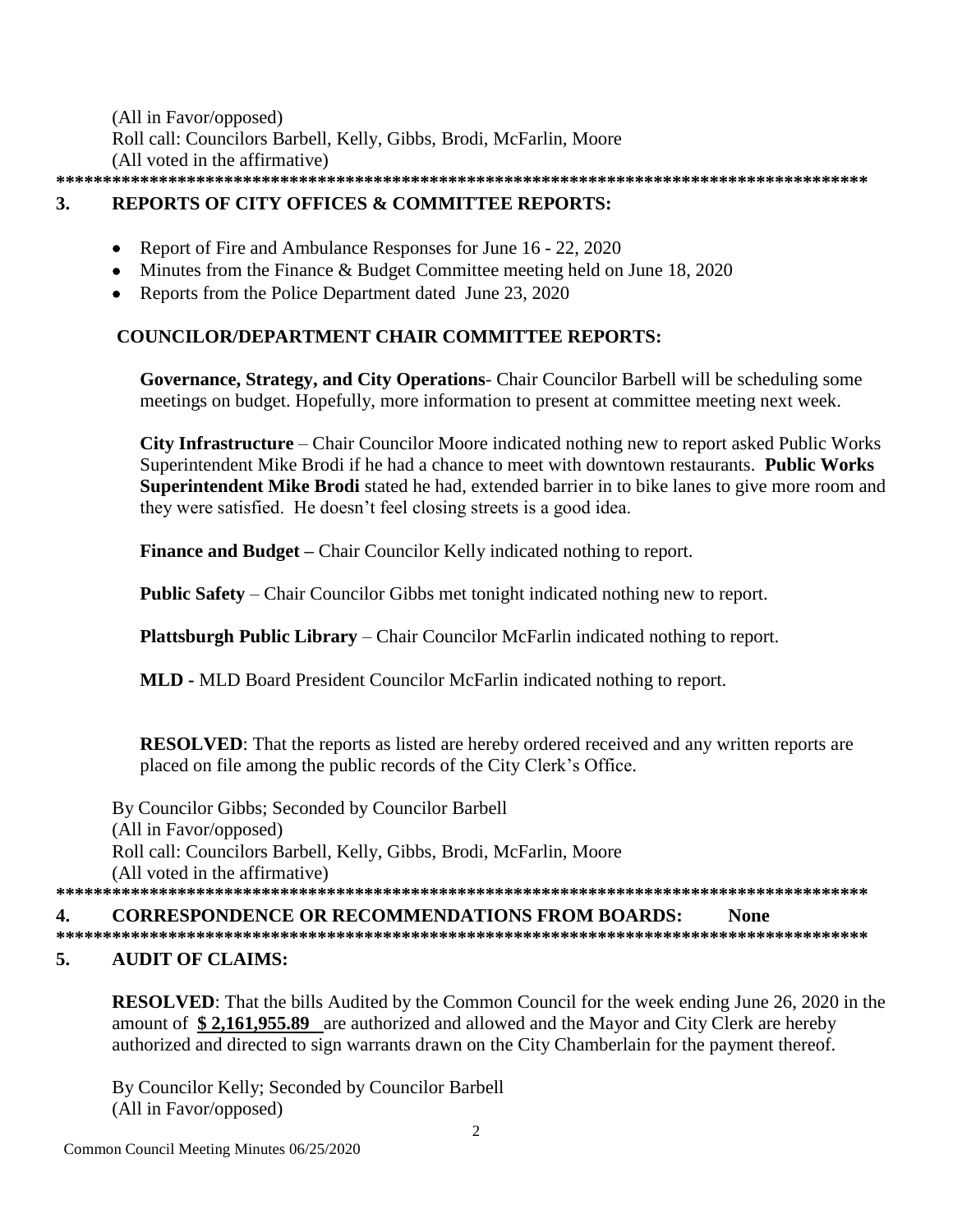Roll call: Councilors Barbell, Kelly, Gibbs, Brodi, McFarlin, Moore (All voted in the affirmative) 

#### 6. PERSONS ADDRESSING COUNCIL ON AGENDA ITEMS ONLY:

No one addressed the Council in person, in writing or via email to cityinfo@plattsburghcitygov.com

#### 7. **OTHER ITEMS:**

A. RESOLVED: In accordance with the request therefore the Common Council approves revising the Ambulance Fee rates for the City of Plattsburgh. The Common Council is relying on the authority provided in Section 132 Section 2 to establish ambulance service rates by resolution. Effective immediately, the following will be the City of Plattsburgh Ambulance Fee rates:

All Rates are for treatment provided during transport to CVPH or receiving Hospital.

All Medical Treatments compliant with NYS and Mountain Lakes Regional Emergency Services Protocols.

- 1. Basic Life Support-\$950.00
- 2. Advanced Life Support 1-\$1300 (Minimum care of I.V., 12 Lead EKG Cardiac Monitoring)
- 3. Advanced Life Support 2-\$1500 (Minimum care of I.V., 2 Drugs administered, 12 lead EKG Cardiac Monitoring)
- 4. Loaded Patient Mileage Charge- \$22.00 per Mile (Based on mileage from emergency Scene to CVPH or receiving Hospital)

## **Motion to waive reading and move Resolution**

By Councilor McFarlin; Seconded by Councilor Barbell (All voted in favor of waiving reading and move Resolution) Discussion: Yes Roll call: Councilors Barbell, Kelly, Gibbs, Brodi, McFarlin, Moore (Councilors Barbell, Kelly, Gibbs, Brodi and Moore voted in the affirmative. Councilor McFarlin voted in the negative) **ACTION TAKEN:** Adopted

Follow up Action: None

**B. RESOLVED:** In accordance with the request therefore the Common Council approves PMLD Bid

#2020-5-1 "Natural Gas Fueled Backup Generator" be awarded to WESCO Distribution" in the amount of \$115,100.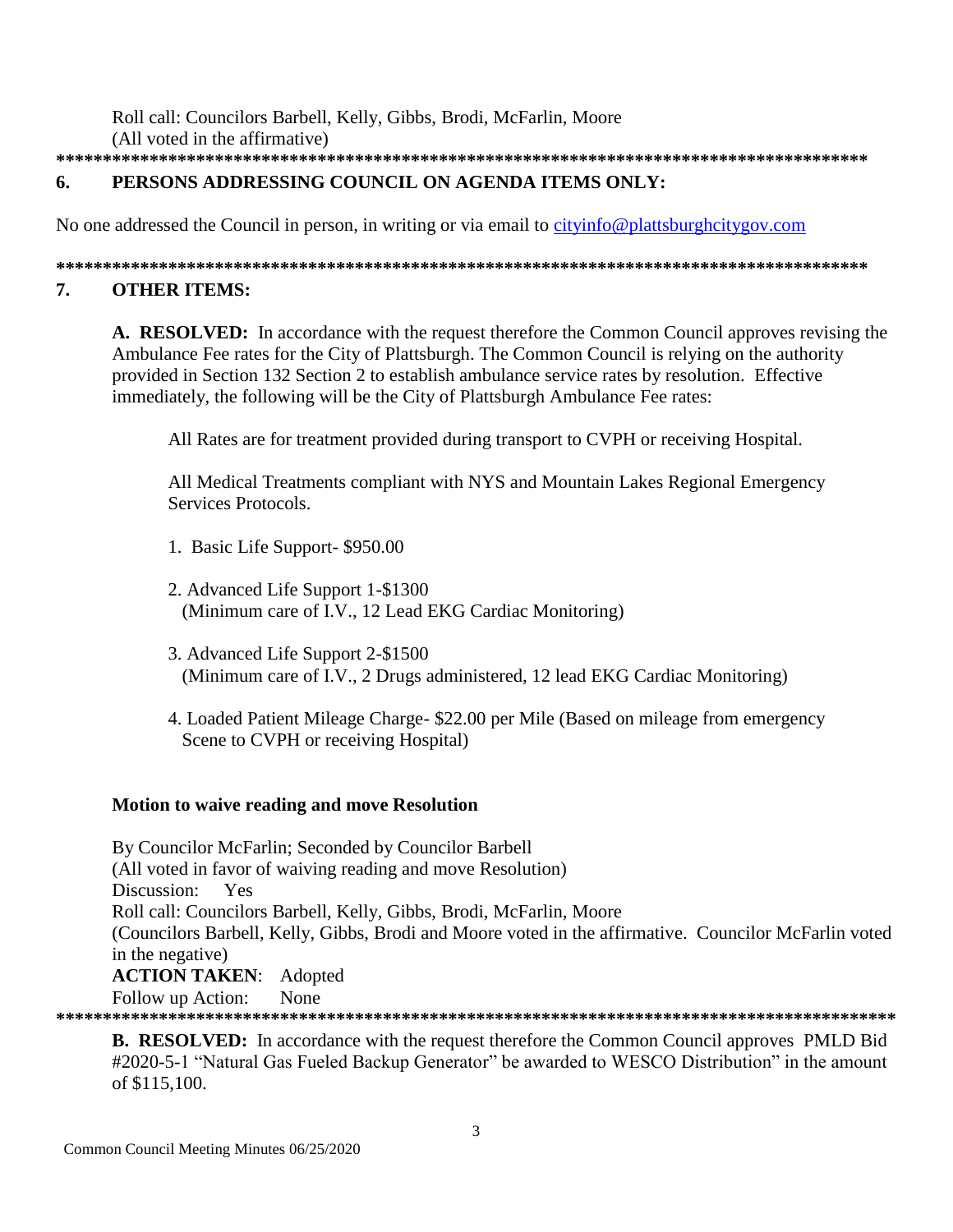By Councilor Gibbs; Seconded by Councilor McFarlin Discussion: Yes Roll call: Councilors Barbell, Kelly, Gibbs, Brodi, McFarlin, Moore (All voted in the affirmative) **ACTION TAKEN**: Adopted Follow up Action: None **\*\*\*\*\*\*\*\*\*\*\*\*\*\*\*\*\*\*\*\*\*\*\*\*\*\*\*\*\*\*\*\*\*\*\*\*\*\*\*\*\*\*\*\*\*\*\*\*\*\*\*\*\*\*\*\*\*\*\*\*\*\*\*\*\*\*\*\*\*\*\*\*\*\*\*\*\*\*\*\*\*\*\*\*\*\*\*\*\*\***

**C. RESOLVED:** In accordance with the request therefore the Common Council approves Ed Garrow and Sons, Inc to close Leblanc Lane between South Catherine Street and Waterhouse Street for 1 day on Monday, June 29, 2020 for the installation of a new sewer lateral at the former OLVA School (a Murnane project).

By Councilor Gibbs; Seconded by Councilor McFarlin Discussion: None Roll call: Councilors Barbell, Kelly, Gibbs, Brodi, McFarlin, Moore (All voted in the affirmative) **ACTION TAKEN**: Adopted Follow up Action: None **\*\*\*\*\*\*\*\*\*\*\*\*\*\*\*\*\*\*\*\*\*\*\*\*\*\*\*\*\*\*\*\*\*\*\*\*\*\*\*\*\*\*\*\*\*\*\*\*\*\*\*\*\*\*\*\*\*\*\*\*\*\*\*\*\*\*\*\*\*\*\*\*\*\*\*\*\*\*\*\*\*\*\*\*\*\*\*\*\*\***

**D. RESOLVED:** In accordance with the request therefore the Common Council approves CSEA to hold a "Drive thru" event for members at South Acres Parking lot on Thursday, July 16, 2020 from 2pm to 7pm to distribute materials and food. The event would require that the parking lot area near Red Barn be closed off to public.

By Councilor McFarlin; Seconded by Councilor Kelly Discussion: Yes Roll call: Councilors Barbell, Kelly, Gibbs, Brodi, McFarlin, Moore (All voted in the affirmative) **ACTION TAKEN**: Adopted Follow up Action: None **\*\*\*\*\*\*\*\*\*\*\*\*\*\*\*\*\*\*\*\*\*\*\*\*\*\*\*\*\*\*\*\*\*\*\*\*\*\*\*\*\*\*\*\*\*\*\*\*\*\*\*\*\*\*\*\*\*\*\*\*\*\*\*\*\*\*\*\*\*\*\*\*\*\*\*\*\*\*\*\*\*\*\*\*\*\*\*\*\*\***

**E. RESOLVED:** In accordance with the request therefore the Common Council approves Project No. 2020-3 Bid – "Ohio Ave Water Main Replacement" be awarded to Steven E. Fuller Excavating Inc. in the amount of \$197,900. This project is to be funded out of 2020 Capital Water Distribution System

H8320.80.

By Councilor Moore; Seconded by Councilor Barbell Discussion: Yes Roll call: Councilors Barbell, Kelly, Gibbs, Brodi, McFarlin, Moore (All voted in the affirmative) **ACTION TAKEN**: Adopted

Follow up Action: None

**\*\*\*\*\*\*\*\*\*\*\*\*\*\*\*\*\*\*\*\*\*\*\*\*\*\*\*\*\*\*\*\*\*\*\*\*\*\*\*\*\*\*\*\*\*\*\*\*\*\*\*\*\*\*\*\*\*\*\*\*\*\*\*\*\*\*\*\*\*\*\*\*\*\*\*\*\*\*\*\*\*\*\*\*\*\*\*\*\*\***

**F.** Whereas pursuant to the Governor's Executive Order 203, every municipality with a police force, including the City of Plattsburgh, must perform a comprehensive review of current police force deployments, strategies, policies, procedures, and practices, and develop a plan to improve such deployments, strategies, policies, procedures, and practices, for the purposes of addressing the particular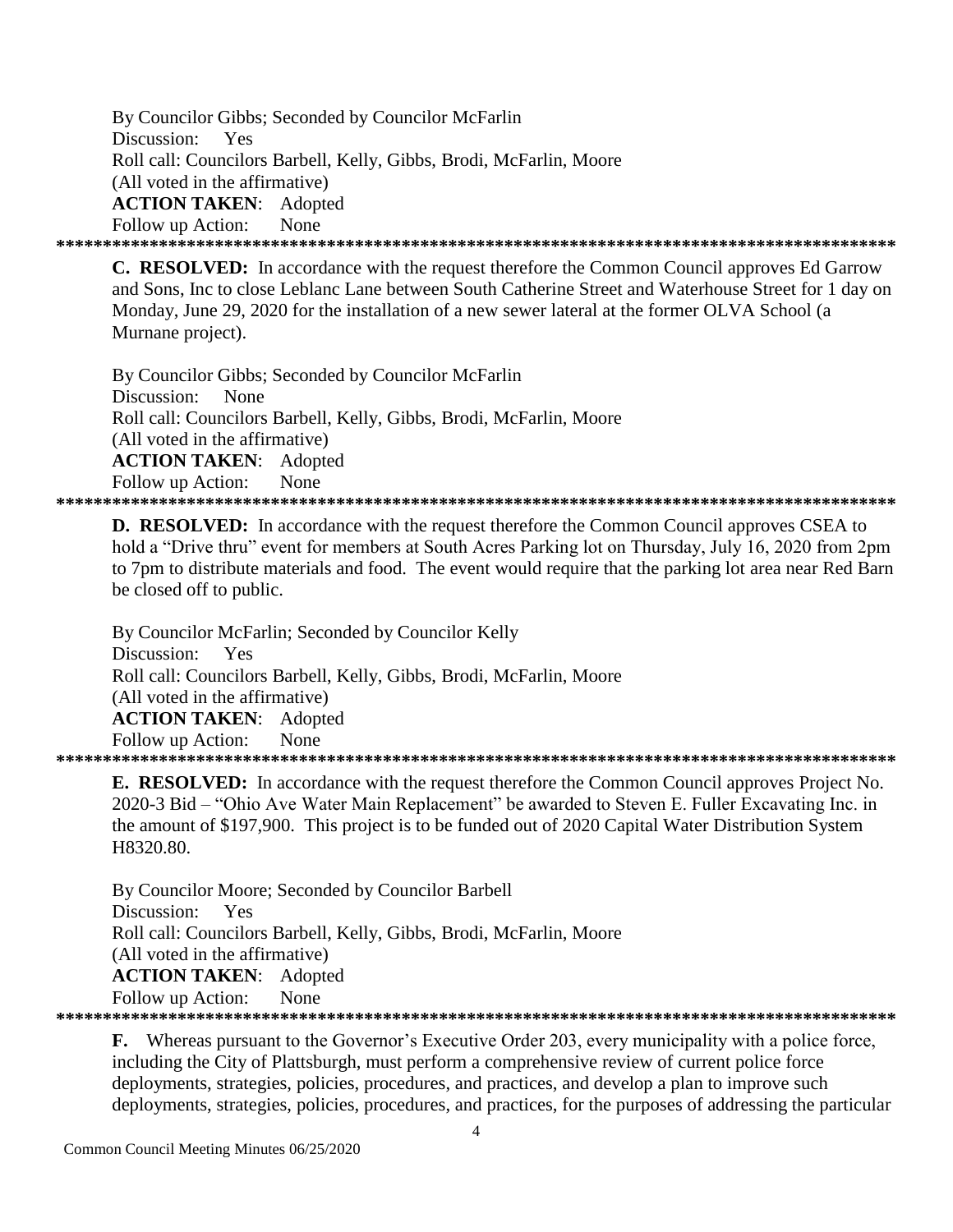needs of the communities served by such police agency and promote community engagement to foster trust, fairness, and legitimacy, and to address any racial bias and disproportionate policing of communities of color; and

Whereas, the Mayor seeks to convene with the Chief of Police, and stakeholders in the community to develop such plan, which shall consider evidence-based policing strategies, including but not limited to, use of force policies, procedural justice; any studies addressing systemic racial bias or racial justice in policing; implicit bias awareness training; de-escalation training and practices; law enforcement assisted diversion programs; restorative justice practices; community-based outreach and conflict resolution; problem-oriented policing; hot spots policing; focused deterrence; crime prevention through environmental design; violence prevention and reduction interventions; and model policies, standards and guidelines; and

Whereas, upon development of such plan, it will be shared with the Common Council of the City of Plattsburgh who will then be required, per the Executive Order, to review, adopt and implement the recommendations resulting from its review and consultation.

NOW THEREFORE, Be It Resolved that the Common Council, at the request of the Mayor, hereby establishes a Public Safety Citizens' Review Panel ("Panel"). The purpose of the Panel is to accomplish the requirements set forth in Executive Order 203, as described above; and it is further

RESOLVED, that members of the Panel, per the nominations and selections below, will be approved by the Common Council. Each Panel member will be appointed for a one-year term, or until the Plan described above is adopted by the Common Council and will serve without compensation. The Panel shall include the various stakeholders in the community, which may include the following representatives:

a. membership and leadership of the local police force;

b. members of the community, with emphasis in areas with high numbers of police and community interactions;

- c. interested non-profit and faith-based community groups;
- d. the local office of the district attorney;
- e. the local public defender;
- f. and local elected officials; and it is further

RESOLVED, that the following individuals will be appointed to the Panel:

Bob Smith Emily Stacey Amanda Bulriss-Allen Tenzin Dorjee Michelle Cromwell Ruby Roach Maxine Perry Will Brewer Caprice Johnson Hilary Rogers Jaime Douthat

5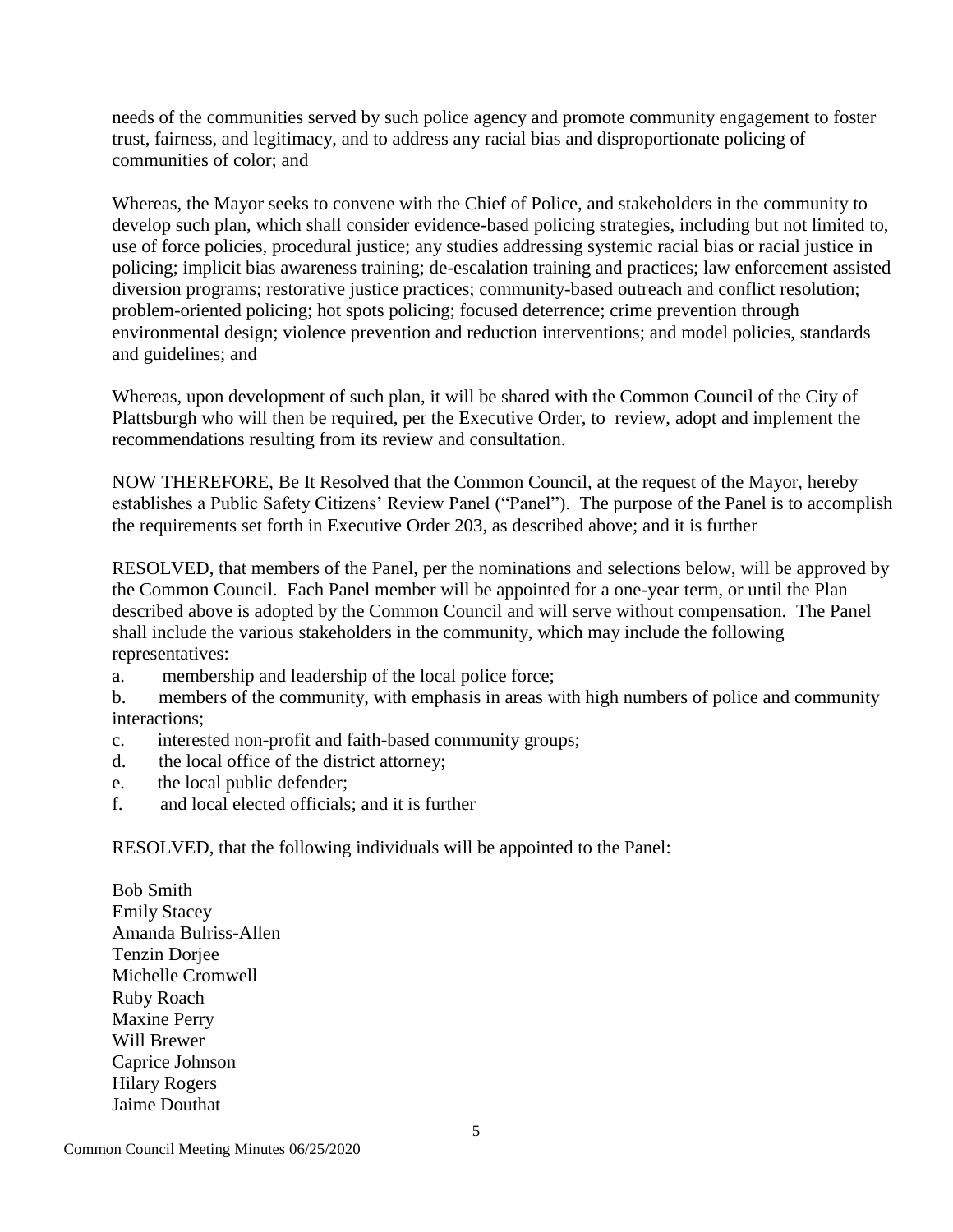### Police Chief Ritter

RESOLVED, that the Panel shall vote to elect their Chair and Vice Chair and shall establish their agenda and schedule for meetings at their first meeting; and it is further

RESOLVED, that the Panel shall comply with the New York Open Meetings Law and the New York Freedom of Information Act; and it is further

RESOLVED, that such plan by the Panel shall be offered for public comment to all citizens in the City of Plattsburgh, and after consideration of such comments, shall be presented to the Common Council, which shall ratify or adopt such plan by local law or resolution, as appropriate, no later than December 31, 2020.

By Councilor McFarlin; Seconded by Councilor Barbell

Discussion: Yes

## **Motion to amend to add Councilor Gibbs as member of panel:**

By Councilor McFarlin; Seconded by Councilor Brodi (All voted in the affirmative on the amendment)

## **Resolution as amended:**

Whereas pursuant to the Governor's Executive Order 203, every municipality with a police force, including the City of Plattsburgh, must perform a comprehensive review of current police force deployments, strategies, policies, procedures, and practices, and develop a plan to improve such deployments, strategies, policies, procedures, and practices, for the purposes of addressing the particular needs of the communities served by such police agency and promote community engagement to foster trust, fairness, and legitimacy, and to address any racial bias and disproportionate policing of communities of color; and

Whereas, the Mayor seeks to convene with the Chief of Police, and stakeholders in the community to develop such plan, which shall consider evidence-based policing strategies, including but not limited to, use of force policies, procedural justice; any studies addressing systemic racial bias or racial justice in policing; implicit bias awareness training; de-escalation training and practices; law enforcement assisted diversion programs; restorative justice practices; community-based outreach and conflict resolution; problem-oriented policing; hot spots policing; focused deterrence; crime prevention through environmental design; violence prevention and reduction interventions; and model policies, standards and guidelines; and

Whereas, upon development of such plan, it will be shared with the Common Council of the City of Plattsburgh who will then be required, per the Executive Order, to review, adopt and implement the recommendations resulting from its review and consultation.

NOW THEREFORE, Be It Resolved that the Common Council, at the request of the Mayor, hereby establishes a Public Safety Citizens' Review Panel ("Panel"). The purpose of the Panel is to accomplish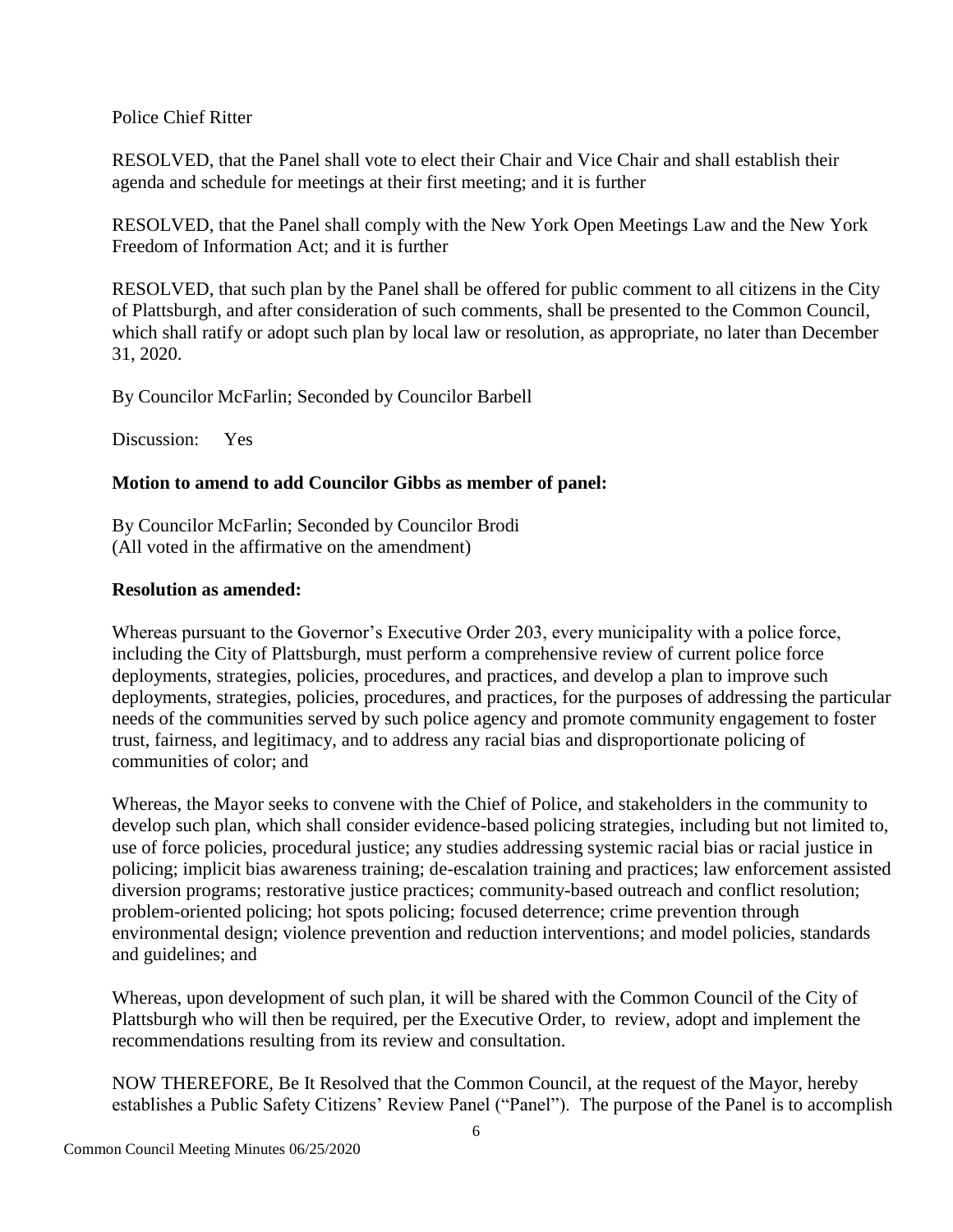the requirements set forth in Executive Order 203, as described above; and it is further

RESOLVED, that members of the Panel, per the nominations and selections below, will be approved by the Common Council. Each Panel member will be appointed for a one-vear term, or until the Plan described above is adopted by the Common Council and will serve without compensation. The Panel shall include the various stakeholders in the community, which may include the following representatives:

 $\mathbf{a}$ . membership and leadership of the local police force;

members of the community, with emphasis in areas with high numbers of police and community  $h_{\cdot}$ interactions:

- interested non-profit and faith-based community groups;  $\mathbf{c}$
- the local office of the district attorney;  $d_{-}$
- the local public defender;  $e^+$
- and local elected officials; and it is further  $f$

RESOLVED, that the following individuals will be appointed to the Panel:

**Bob Smith Emily Stacey** Amanda Bulriss-Allen **Tenzin Doriee** Michelle Cromwell Ruby Roach **Maxine Perry** Will Brewer Caprice Johnson **Hilary Rogers** Jaime Douthat **Police Chief Ritter City Councilor Gibbs** 

RESOLVED, that the Panel shall vote to elect their Chair and Vice Chair and shall establish their agenda and schedule for meetings at their first meeting; and it is further

RESOLVED, that the Panel shall comply with the New York Open Meetings Law and the New York Freedom of Information Act; and it is further

RESOLVED, that such plan by the Panel shall be offered for public comment to all citizens in the City of Plattsburgh, and after consideration of such comments, shall be presented to the Common Council, which shall ratify or adopt such plan by local law or resolution, as appropriate, no later than December 31, 2020.

Roll call: Councilors Barbell, Kelly, Gibbs, Brodi, McFarlin, Moore (All voted in the affirmative) **ACTION TAKEN: Adopted** Follow up Action: None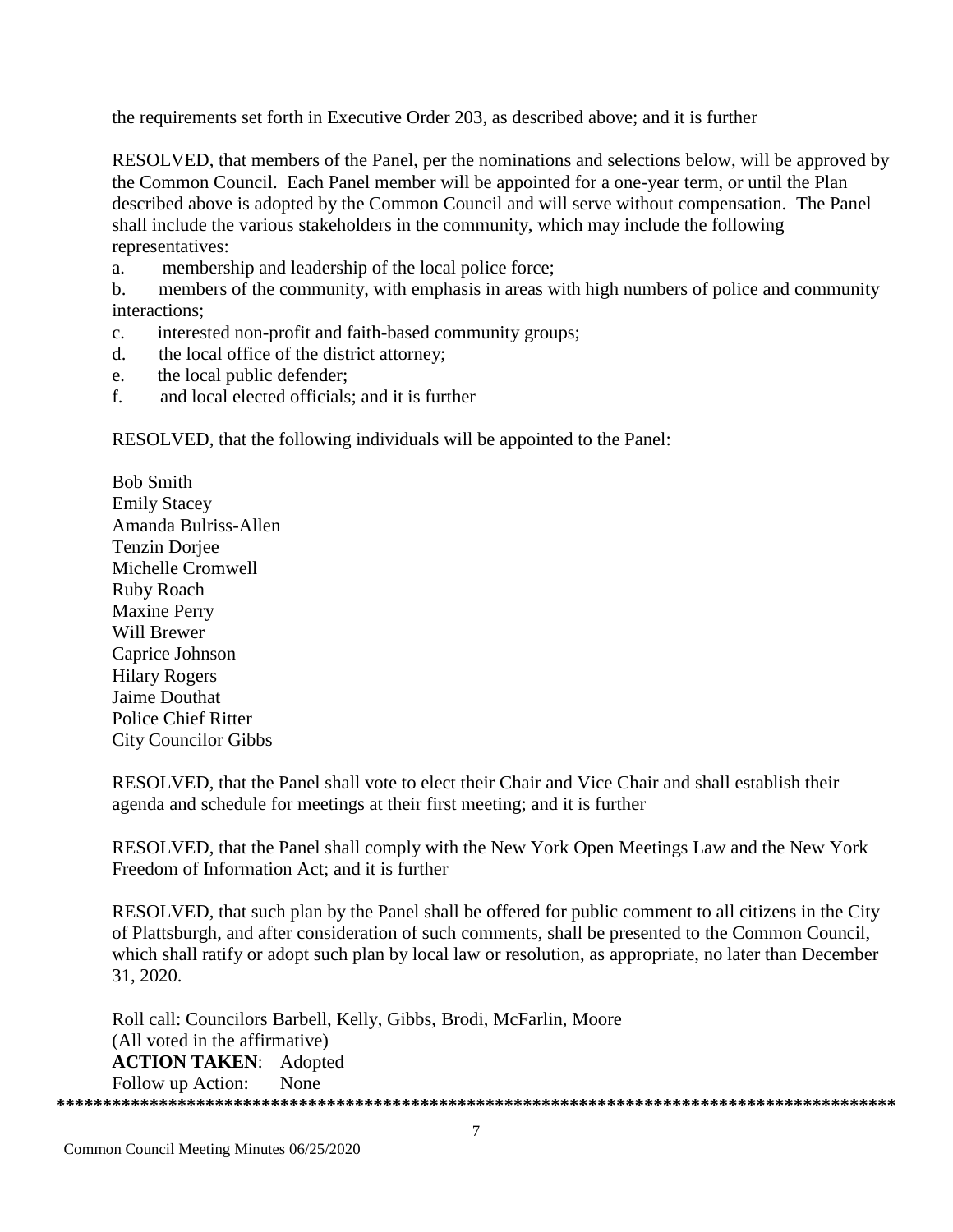**G. RESOLVED:** In accordance with the request therefore the Common Council approves that the Environmental Manager is authorized to prepare and submit an application to EPA for its "Sustainable" Materials Management 2020 Anaerobic Digestion Funding Opportunity" and sign all necessary documents. It is further agreed that up to \$10,000 from the Sewer Fund may be identified in the application as leveraged funds.

By Councilor Gibbs; Seconded by Councilor Moore Discussion: Yes Roll call: Councilors Barbell, Kelly, Gibbs, Brodi, McFarlin, Moore (All voted in the affirmative) **ACTION TAKEN: Adopted** None Follow up Action: 

#### 8. **TRAVEL REQUEST:**

A. RESOLVED: In accordance with the request therefore the Common Council approves that Line Helper A and Line Helper B attend the required 1st year of Lineman Training to be held in Fairport, NY at an estimated cost of \$3,525 each for the following travel dates; June 28-July 2, 2020, July 27-31, 2020, August 30-September 4, 2020 and September 28- October 2, 2020. This travel request was originally approved on January 30, 2020 but training dates were revised due to COVID 19 cancellations.

By Councilor Brodi; Seconded by Councilor Gibbs Discussion: None Roll call: Councilors Barbell, Kelly, Gibbs, Brodi, McFarlin, Moore (All voted in the affirmative) **ACTION TAKEN:** Adopted Follow up Action: None 

#### **RESOLUTIONS FOR INITIAL CONSIDERATION:** 9.

**1.** Request from the City Chamberlain to consider two bond resolutions each authorizing \$240,000 of debt to be issued by the City of Plattsburgh to provide funding for appropriations authorized by the Common Council on June 18<sup>th</sup>, 2020, under capital projects created for the Arnie Payone Parking Plaza construction and for the Broad Street Parking Lot renovation. 

#### 10. **NEW BUSINESS AND COUNCILOR REPORTS:**

## The following resolutions were added under New Business:

1. THE MAYOR HANDS DOWN THE APPOINTMENT OF MEGHAN WEEDEN AS A REGULAR MEMBER OF THE ZONING BOARD OF APPEALS EFFECTIVE JUNE 26. 2019 TO DECEMBER 31, 2024 AND MAYOR HANDS DOWN THE APPOINTMENT OF PETER "PJ" WHITBECK AS AN ALTERNATE MEMBER OF THE ZONING BOARD OF APPEALS EFFECTIVE JUNE 26, 2020 TO DECEMBER 31, 2021.

Roll call: Councilors Barbell, Kelly, Gibbs, Brodi, McFarlin, Moore (All voted in the affirmative)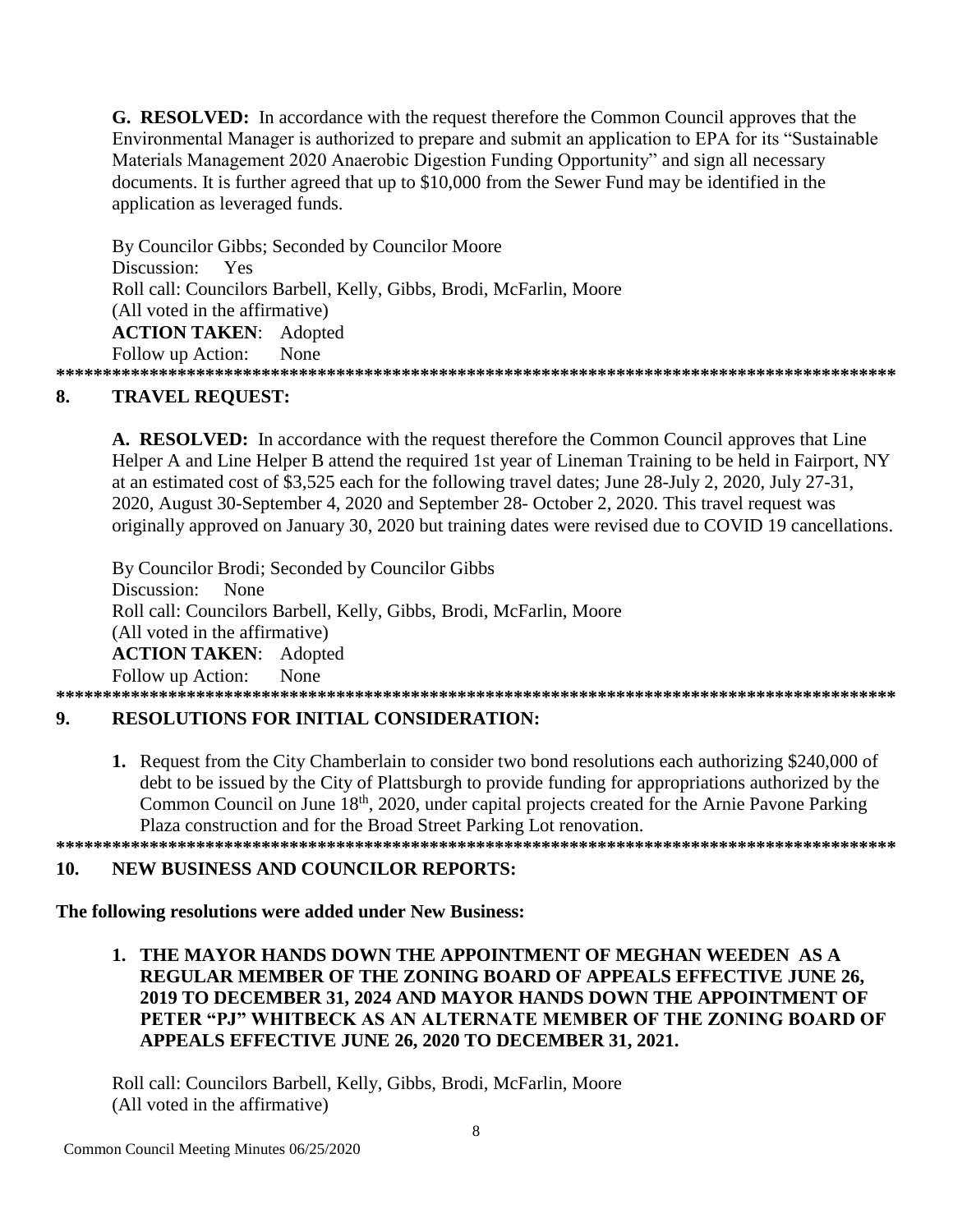## **ACTION TAKEN**: Adopted

Follow up Action: None

## **2. Council sanctions a community group sponsored Drive in Fireworks and music event on July 4 th with no cost to City of Plattsburgh at the Harborside area.**

By Councilor McFarlin; Seconded by Councilor Barbell Roll call: Councilors Barbell, Kelly, Gibbs, Brodi, McFarlin, Moore (All voted in the affirmative) **ACTION TAKEN**: Adopted Follow up Action: None

## **3. Ask the Mayor to engage in discussions with our representatives about a possible resolution through the Assembly on "Curb fees" for the City of Plattsburgh.**

By Councilor McFarlin; Seconded by Councilor Brodi Roll call: Councilors Barbell, Kelly, Gibbs, Brodi, McFarlin, Moore (All voted in the affirmative) **ACTION TAKEN**: Adopted Follow up Action: None

**Councilor Brodi** asked **City Chamberlain Richard Marks** various questions about who pays for Police, Fire and Building Inspectors services. **Chamberlain Marks** indicated that is paid for by General Fund and Tax payers.

### **[further discussion ensued]**

**Councilor McFarlin** asked if any further discussion on employees working 4 days, furloughing one day, etc.

**Mayor Read** indicated Council adopted resolution asking Mayor to speak with Unions and to report back by July 2.

**Councilor McFarlin** asked if there has been a formal request to the city or city departments to remove the Samuel de Champlain monument.

**Mayor Read** no and as you recall previously the council approved a series of panels to educate people for future generations on the concerns about some of the depictions there. The installation of the panels was delayed because the group wanted to have a public gathering in June but postponed due to COVID.

**Councilor McFarlin** asked about OPENGOV and received a call that some of the numbers hadn't been updated.

**Mayor Read** indicated there is a glitch with Munis, Tyler and OPENGOV systems and Chamberlains office is working on it.

**\*\*\*\*\*\*\*\*\*\*\*\*\*\*\*\*\*\*\*\*\*\*\*\*\*\*\*\*\*\*\*\*\*\*\*\*\*\*\*\*\*\*\*\*\*\*\*\*\*\*\*\*\*\*\*\*\*\*\*\*\*\*\*\*\*\*\*\*\*\*\*\*\*\*\*\*\*\*\*\*\*\*\*\*\*\*\***